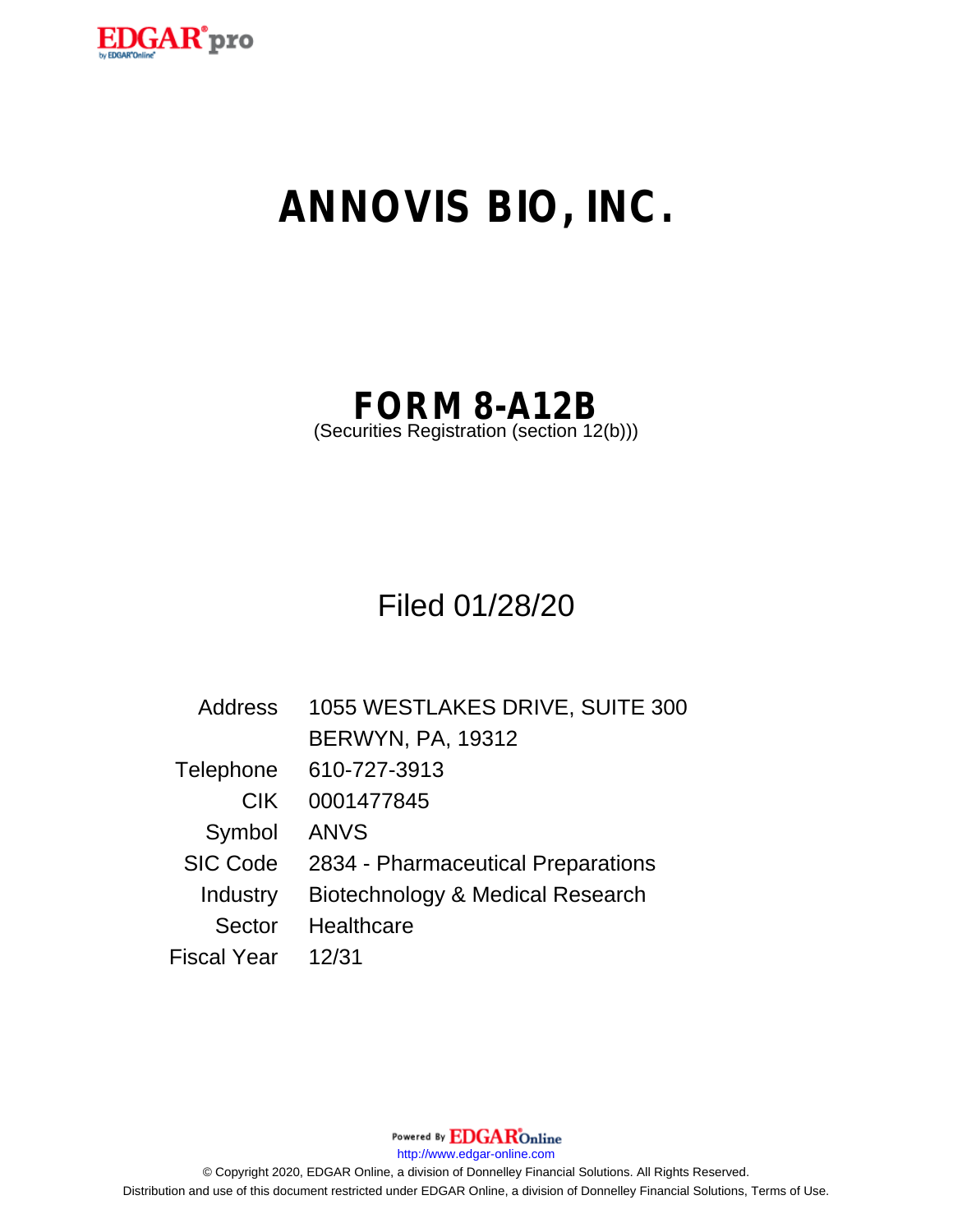# **UNITED STATES SECURITIES AND EXCHANGE COMMISSION Washington, D.C. 20549**

# **FORM 8-A**

# **FOR REGISTRATION OF CERTAIN CLASSES OF SECURITIES PURSUANT TO SECTION 12(b) OR (g) OF THE SECURITIES EXCHANGE ACT OF 1934**

# **ANNOVIS BIO, INC.**

(Exact name of registrant as specified in its charter)

| <b>Delaware</b>                                                                                                                                                                                                        | 26-2540421                                   |
|------------------------------------------------------------------------------------------------------------------------------------------------------------------------------------------------------------------------|----------------------------------------------|
| (State or other jurisdiction of                                                                                                                                                                                        | $\overline{(\text{I.R.S.}\text{ Emplayer})}$ |
| incorporation or organization)                                                                                                                                                                                         | Identification Number)                       |
| 1055 Westlakes Drive, Suite 300                                                                                                                                                                                        |                                              |
| <b>Berwyn, PA 19312</b>                                                                                                                                                                                                | 19312                                        |
| (Address of principal executive offices)                                                                                                                                                                               | (Zip Code)                                   |
|                                                                                                                                                                                                                        |                                              |
| Securities to be registered pursuant to Section 12(b) of the Act:                                                                                                                                                      |                                              |
| Title of each class                                                                                                                                                                                                    | Name of each exchange on which               |
| to be so registered                                                                                                                                                                                                    | each class is to be registered               |
| Common Stock, par value \$0.0001 per share                                                                                                                                                                             | <b>NYSE American</b>                         |
| If this form relates to the registration of a class of securities pursuant to Section 12(b) of the Exchange Act and is effective pursuant to General Instruction A.(c) or<br>(e), check the following box. $\boxtimes$ |                                              |
| If this form relates to the registration of a class of securities pursuant to Section 12(g) of the Exchange Act and is effective pursuant to General Instruction A.(d) or<br>(e), check the following box. $\Box$      |                                              |
| If this form relates to the registration of a class of securities concurrently with a Regulation A offering, check the following box. $\Box$                                                                           |                                              |
| Securities Act registration statement or Regulation A offering statement file number to which this form relates: 333-232529                                                                                            |                                              |
| Securities to be registered pursuant to Section $12(g)$ of the Act: None.                                                                                                                                              |                                              |
|                                                                                                                                                                                                                        |                                              |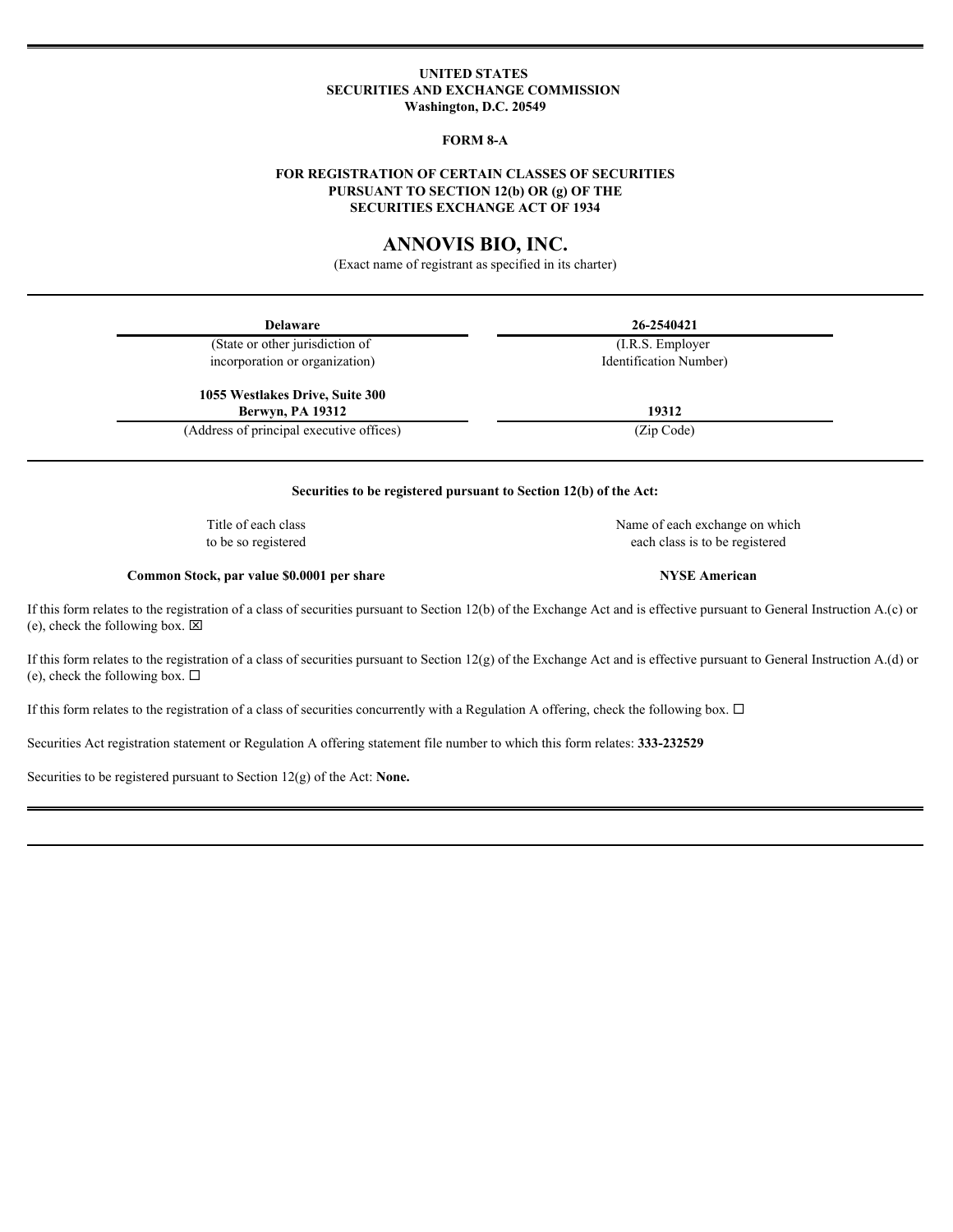## **Item 1. Description of Registrant's Securities to be Registered.**

Annovis Bio, Inc., a Delaware corporation (the "Registrant"), hereby incorporates by reference the description of its common stock, par value \$0.0001 per share, to be registered hereunder contained under the heading "Description of Our Capital Stock" in the Registrant's Registration Statement on Form S-1 (File No. 333-232529), as initially filed publicly with the Securities 1. Description of Registrant's Securities to be Registered.<br>
Annovis Bio, Inc., a Delaware corporation (the "Registrant"), hereby incorporates by reference the description of its common stock, par value \$0.0001 per<br>
Share, Statement"), and in the prospectus included in the Registration Statement to be filed separately by the Registrant with the Commission pursuant to Rule 424(b) under the Securities Act of 1933, as amended, which prospectus shall be deemed to be incorporated by reference herein.

### **Item 2. Exhibits.**

In accordance with the "Instructions as to Exhibits" with respect to Form 8-A, no exhibits are required to be filed as part of this registration statement because no other securities of the Registrant are registered on NYSE American and the securities registered hereby are not being registered pursuant to Section 12(g) of the Securities Exchange Act of 1934, as amended.